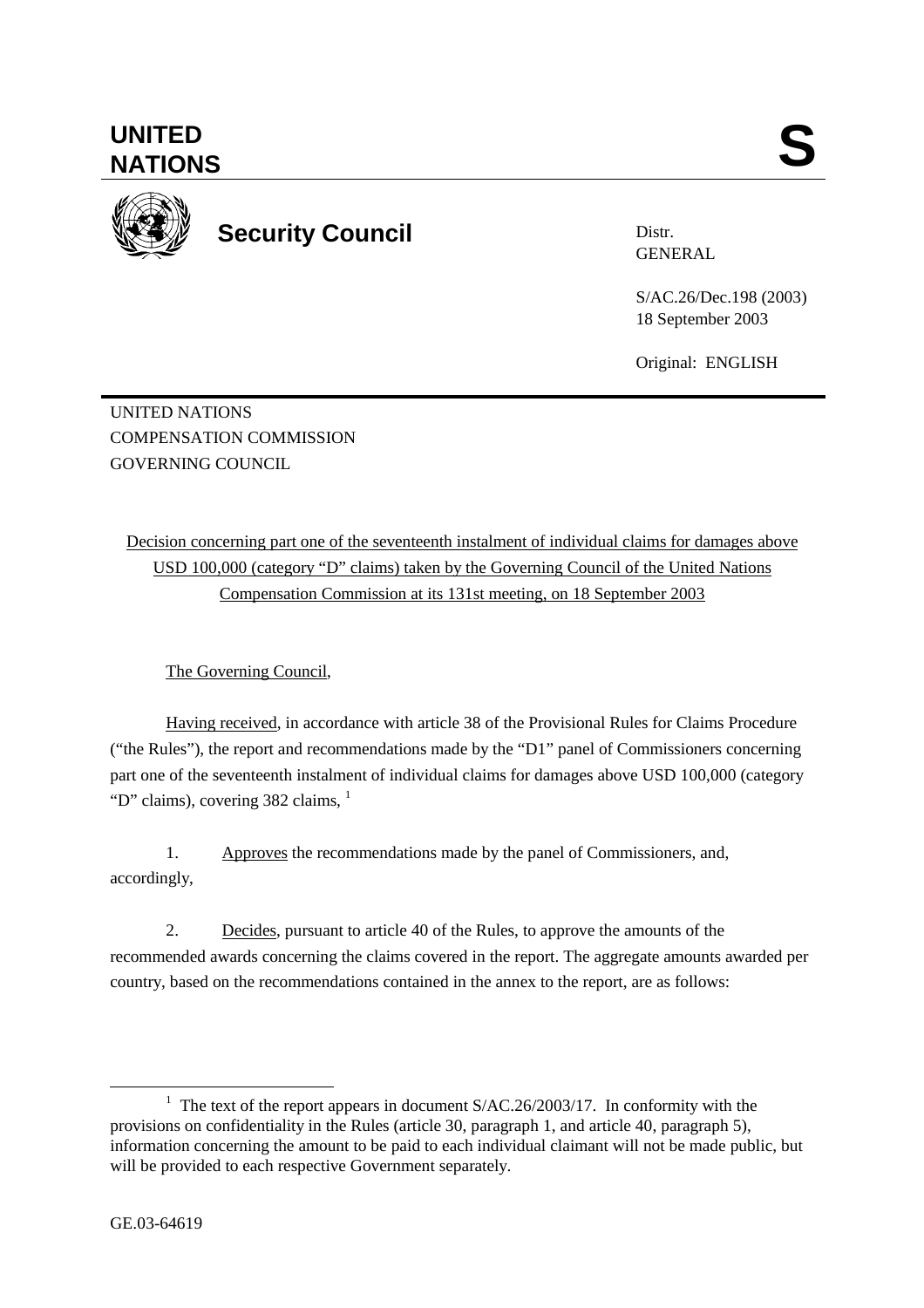| Country              | Number of claims<br>recommended for<br>payment | Number of claims<br>not recommended<br><u>for payment</u> | Amount of<br>compensation<br>claimed (USD) | Amount of<br>compensation<br>recommended<br>(USD) |
|----------------------|------------------------------------------------|-----------------------------------------------------------|--------------------------------------------|---------------------------------------------------|
| Egypt                |                                                |                                                           | 1,109,324.76                               | 0.00                                              |
| India                | 14                                             | 3                                                         | 5,470,159.71                               | 843,307.08                                        |
| Israel               | $\mathbf{1}$                                   |                                                           | 2,710,000.00                               | 461,834.96                                        |
| Jordan               | 83                                             | 14                                                        | 50,903,415.21                              | 11,985,519.74                                     |
| Kuwait               | 230                                            | 1                                                         | 457,779,720.16                             | 93,829,178.17                                     |
| Lebanon              | 5                                              | 1                                                         | 1,821,672.79                               | 722,024.09                                        |
| Pakistan             | 11                                             |                                                           | 7,414,251.07                               | 2,173,118.56                                      |
| Saudi Arabia         | 3                                              | 10                                                        | 10,829,356.54                              | 414,196.29                                        |
| United Kingdom       |                                                | 1                                                         | 45,627.38                                  | 0.00                                              |
| <b>United States</b> | 1                                              |                                                           | 2,841,025.00                               | 1,289,548.80                                      |
| Yemen                | 1                                              |                                                           | 551,494.43                                 | 175,705.23                                        |
| Total                | 349                                            | 31                                                        | 541,476,047.05                             | 111,894,432.92                                    |

3. Notes that, as referred to in paragraph 3 of the report, two claims were withdrawn by claimants in the course of the Panel's review of this instalment,

4. Reaffirms that when funds become available payments shall be made in accordance with decision 197 (S/AC.26/Dec.197 (2003)), except for the portion of one claim (claim number 3003017) for which payment is suspended in the amount of USD 41,242.21. This claim was brought to the attention of the Governing Council by the "D1" panel of Commissioners in paragraphs 12 to 17 of its report and recommendations and relates to previously paid category "C" claim number 885348. The Governing Council instructs the secretariat to notify the responsible Government or submitting entity to consider appropriate action to recover the amount of USD 41,242.21 from the category "C" claimant and return it to the Compensation Fund,

5. Decides also, pursuant to article 40 of the Rules, to approve the amounts of the recommended awards concerning the three category "A" claims, in the amount of USD 7,500, and the nine category "C" claims, in the amount of USD 231,370.77 submitted by the Government of Lebanon, covered in the report,

6. Reaffirms that when funds become available payments shall be made in accordance with decision 197 (S/AC.26/Dec.197 (2003)),

7. Recalls that when payments are made in accordance with decision 197, and pursuant to the terms of decision 18 (S/AC.26/Dec.18 (1994)), Governments shall distribute amounts received to the designated claimants in respect of approved awards within six months of receiving payment, and